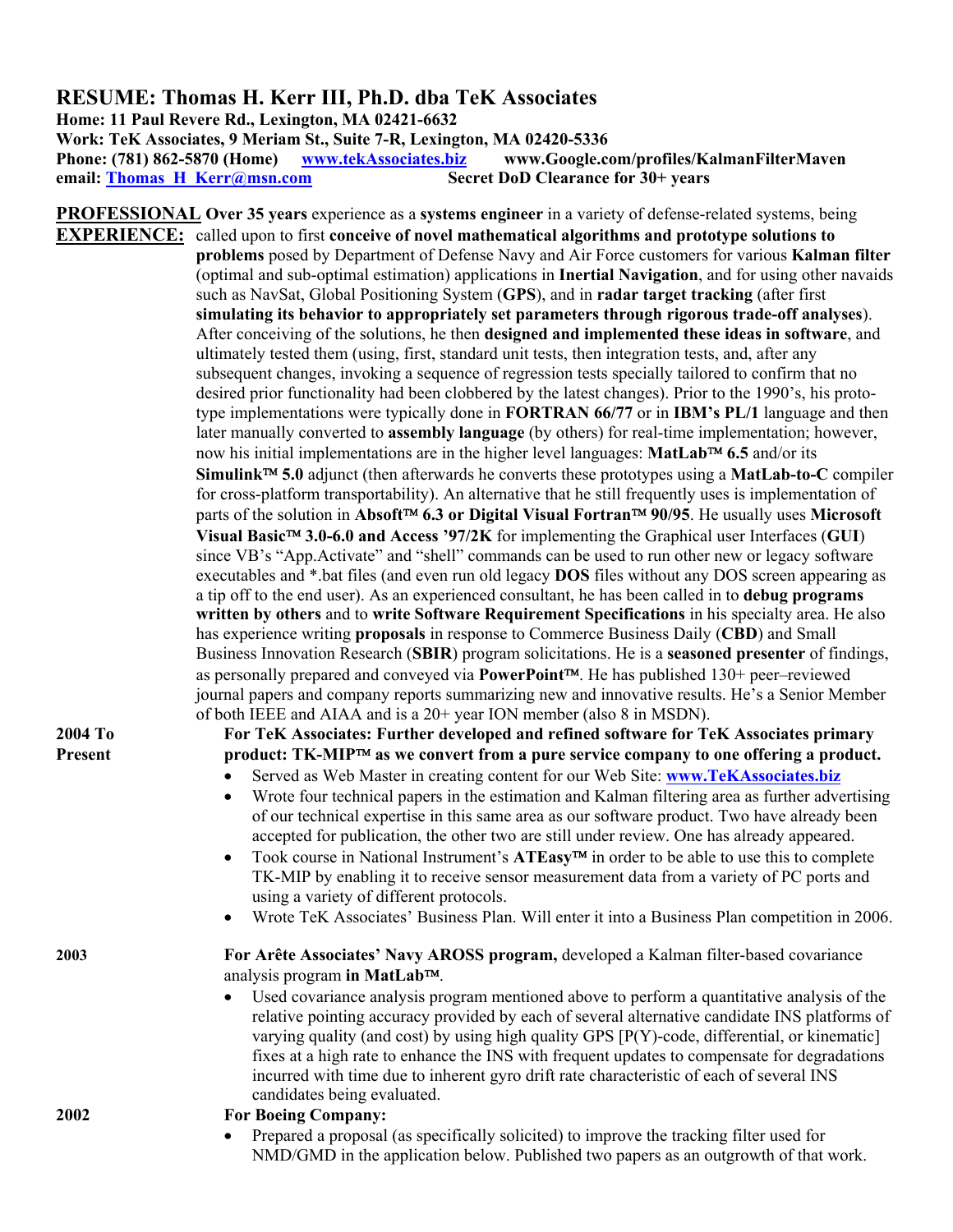| <b>June 1999 To</b><br>October 2000 | Wrote specialty "tracking" segments of Software Requirements Spec.<br>for Updated Early Warning Radar (UEWR)<br>With a direct TeK Associates sub-contract from: Raytheon, Sudbury, MA<br><b>RADAR SYSYEM CONSULTANT specializing in Tracking Issues</b><br>Participated in the <b>development</b> (and <b>debug</b> ), and <b>refinement</b> of parameters in the <b>imple-</b><br>mentation and test of various candidate Extended Kalman Filters (EKF's) for UEWR, as<br>implemented in Fortran on several different UNIX platforms and targeted for eventual<br>$C/C++$ implementation. Proto-types were first in MatLab <sup>TM</sup> 5.3 and Fortran on PC for our<br>experiments.<br>Wrote an M/S Word memo "On use of Lambert algorithm versus use of Levenberg-                                                                                                                                                                                                                                                                                                                                                                                                                                                                                             |
|-------------------------------------|---------------------------------------------------------------------------------------------------------------------------------------------------------------------------------------------------------------------------------------------------------------------------------------------------------------------------------------------------------------------------------------------------------------------------------------------------------------------------------------------------------------------------------------------------------------------------------------------------------------------------------------------------------------------------------------------------------------------------------------------------------------------------------------------------------------------------------------------------------------------------------------------------------------------------------------------------------------------------------------------------------------------------------------------------------------------------------------------------------------------------------------------------------------------------------------------------------------------------------------------------------------------|
|                                     | Marquardt algorithm for EKF Track Initiation (TI)".<br>Participated in the writing (M/S Word™) of the Software Requirements Specification<br>(SRS) for Raytheon's Batch Least Squares (BLS) Algorithm, RVCC EKF, RUV EKF,<br>Interactive Multiple Model (IMM) Filter, and TI.                                                                                                                                                                                                                                                                                                                                                                                                                                                                                                                                                                                                                                                                                                                                                                                                                                                                                                                                                                                       |
| December 1998<br><b>To May 1999</b> | <b>Performed System Analysis Studies of UEWR</b><br>As a subcontractor to: XonTech, Inc. (Lexington, MA), the original LSI<br><b>RADAR SYSYEM CONSULTANT specializing in Tracking Issues</b><br>Exercised the same CRLB evaluator for gauging tracking accuracy that had been previously<br>implemented below for MITRE, and applied it to XonTech's more realistic TD/SAT™<br>simulations and compared results to Extended Kalman Filter (EKF) results.<br>Prepared and delivered M/S PowerPoint™ presentation of the above results.<br>Became familiar with parameter settings of XonTech's TD/SAT and associated<br>$\bullet$<br>corresponding UEWR radar performance.<br>Single-handedly wrote the 150 page UEWR Analysis Design Notebook on Tracking,<br>$\bullet$<br>summarizing the tracking behavior established to date for UEWR.                                                                                                                                                                                                                                                                                                                                                                                                                          |
| <b>May 1997</b><br>to August 1998   | <b>Performed System Analysis Studies of UEWR</b><br>As a contract engineer to: MITRE (Bedford, MA)<br><b>RADAR SYSYEM CONSULTANT specializing in Tracking Issues</b><br>Designed and developed a Cramer-Rao Lower Bound (CRLB) evaluator (an area of my prior<br>$\bullet$<br>published 1974 and 1989-'90 expertise) for gauging tracking accuracy and personally<br>implemented this evaluation tool in MatLab™ 4.2.<br>Documented the CRLB implementation and User instructions.<br>$\bullet$<br>Exercised this CRLB tool to evaluate expected performance of best possible tracking<br>$\bullet$<br>algorithms over a variety (40) of specified trajectories, as viewed by different Early Warning<br>Radar locations and their respective characteristics.<br>Wrote a TeK Associates' final report (in LaTeX) and then as a MITRE final report (in M/S<br>$\bullet$<br>Word) summarizing the results of these CRBL evaluations.<br>Wrote a White Paper (in M/S Word) for MITRE considering both CRLB and other aspects<br>that affect tracking accuracy for UEWR.<br>Wrote (in LaTeX <sup>TM</sup> ) and delivered a published peer-reviewed paper on all the above aspects<br>at AIAA Ballistic Missile Defense Organization (BMDO) Conference and Workshop at |
| October, 1992<br><b>To Present</b>  | Colorado Springs in August 1998.<br>Designed, Developed, Implemented, Tested, and Documented TK-MIP™<br>Client: Myself, doing business as (dba) TeK Associates<br>CEO/Chief Programmer/acting Advertising & Marketing Manager<br>Design of comercial TK-MIP™ software for the PC as a way to quickly and cost-effectively<br>implement various Kalman filter design options as a prototype so that user avoids the need to<br>do any programming whatsoever.<br>Developed several closed-form test cases to Verify and Validate TK-MIP™ and that can be<br>$\bullet$<br>similarly used for any other software of this type.<br>Implemented TK-MIP Graphical User Interface (GUI) in Visual Basic (VB) 3.0, with other<br>critical portions implemented in $VB$ 5.0 and 6.0 (so that they are truly compiled identically to<br>output of M/S VC/C++ for speed).                                                                                                                                                                                                                                                                                                                                                                                                      |